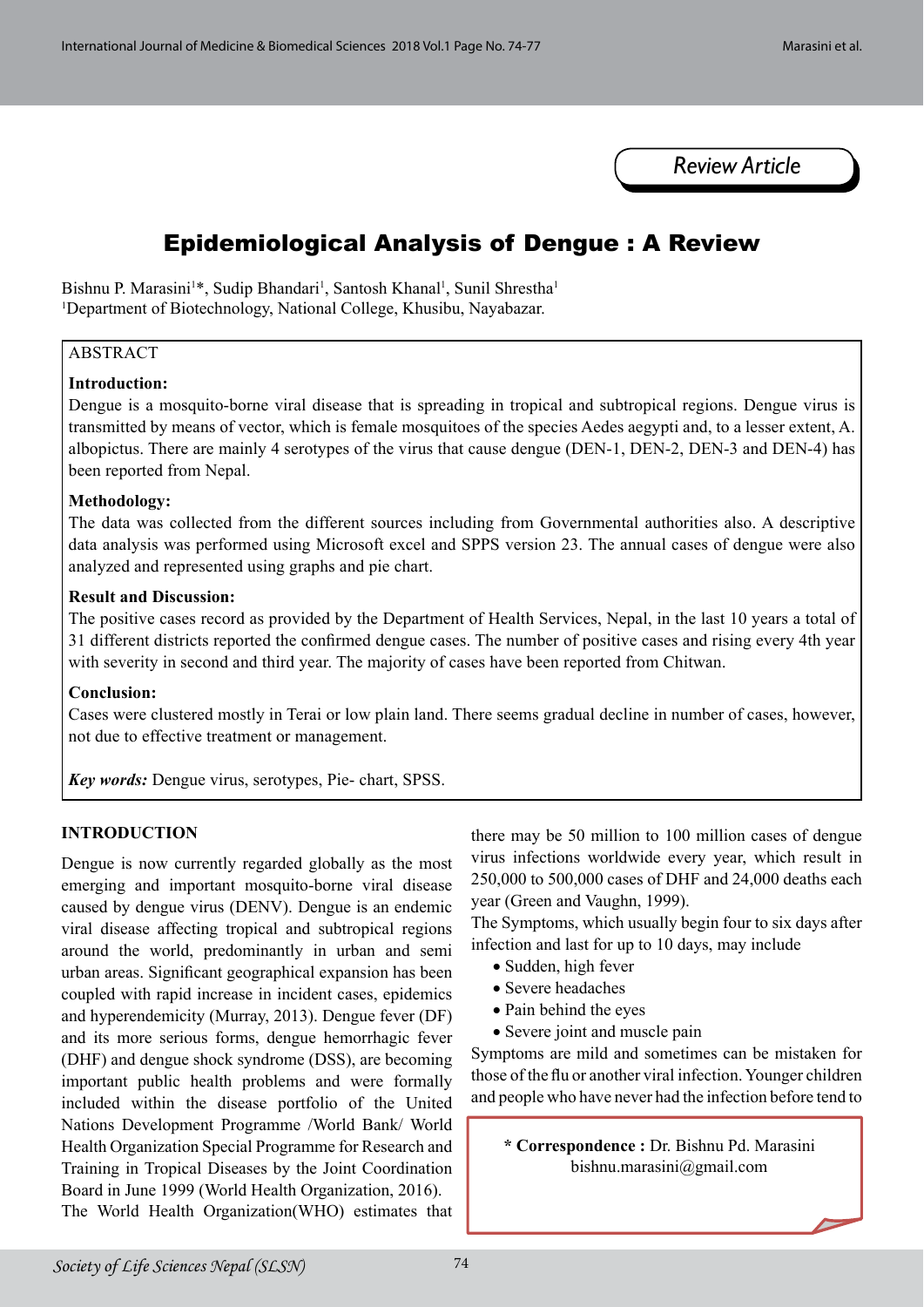have milder cases than older children and adults. However, serious problems can develop if the disease condition is not treated earlier which include dengue hemorrhagic fever, a rare complication characterized by high fever, damage to lymph and blood vessels, bleeding from the nose and gums, enlargement of the liver, and failure of the circulatory system. The symptoms may progress to massive bleeding, shock, and death. This is called dengue shock syndrome (DSS). This is associated with high mortality and occurs as a result of secondary infection with a different serotype (Rajapakse, 2009). People with weakened immune systems as well as those with a second or subsequent dengue infection are believed to be at greater risk for developing dengue hemorrhagic fever.

#### **Dengue Virus Structure and Genome**

DENV is a flavivirus of the family Flaviviridae. Other flavivirus in the same genus include Japanese encephalitis, Yellow fever, West Nile and tick bone encephalitis viruses. Dengue viruses are single stranded positive sense RNA viruses which directly translates proteins. The DENV genome is 11 Kb in length and encodes three structural and seven nonstructural proteins. DENV has four serotypes: DENV1, DENV2, DENV3 and DENV4. Infection with one serotype provides lifelong immunity to the infecting serotype only but has been associated with increased risk of severe dengue illness upon secondary infection with a different serotype (Potts, 2010).

The structure of the dengue virus is roughly spherical, with a diameter of approximately 50nm. The core of the virus is the nucleocapsid, a structure that is made of the viral genome along with C protein. The nucleocapsid is surrounded by a membrane called the viral envelope a lipid bilayer that is taken from the host. Embedded in the viral envelope are 180 copies of E and M proteins that span through the lipid bilayer.

## **Emergence of Dengue in Nepal**

Just over 50% of Nepal's current population (of nearly 28 million) resides either in a tropical or in a subtropical climate, where almost all dengue outbreaks have occurred to date. Given the annual growth rate of 1.35%, millions more individuals are set to be exposed to the threat of dengue infection in coming years.

Nepal is bordered by India in eastern, western and southern belts that is one of the countries with higher risk and so is more vulnerable to worse consequences of dengue viral infection (DVI). As with other vector borne diseases, outbreak of DF is related with increasing temperature, travel and frequent movement of people which is common due to open border between Nepal and India. DF was first reported in foreign visitor in Chitwan in 2004 (Pandey et al., 2004). Nepal reported larger outbreak in 9 districts in 2006 (WHO, 2009; EDCD, 2007). The outbreak occurred in Nepal following the Indian, Pakistan and Bhutan epidemic of DF/DHF in September- October 2006 (EDCD, 2007). The occurrence of DEN-1, DEN-2, DEN-3 and DEN-4 serotypes in the territory of Nepal augment the chances for the epidemic DF/DHF to be flourished in the country (WHO/SEARO, 2006, Takasaki et al., 2008 and Pandey et al., 2008).

 At present, diagnosis and management of dengue and other infectious disease in Nepal is based on patient's clinical symptoms due to lack of diagnostic facility (Pandey et al., 2003). The threat of the DV infection in Nepal is emerging as the disease that has caused significant morbidity and mortality in the neighboring country. Though there is high risk of dengue in Nepal, there are only few studies for the sero-prevalence of the disease. This study would initiate in establishing sero-epidemiology studies and its implications for crafting appropriate future interventions of dengue in Nepal.

# **Method**



# **RESULT**

From the year 2063 to 2072 the positive dengue cases of 2499 were reported. The year 2067 had high number of positive dengue cases of 917 and the year 2065 have less number of dengue cases of only 10. Total of 1221 positive dengue cases were recorded within the years 2070-2073 with respected to cases from different districts of Nepal. Throughout the 3 consecutive years studies, there seems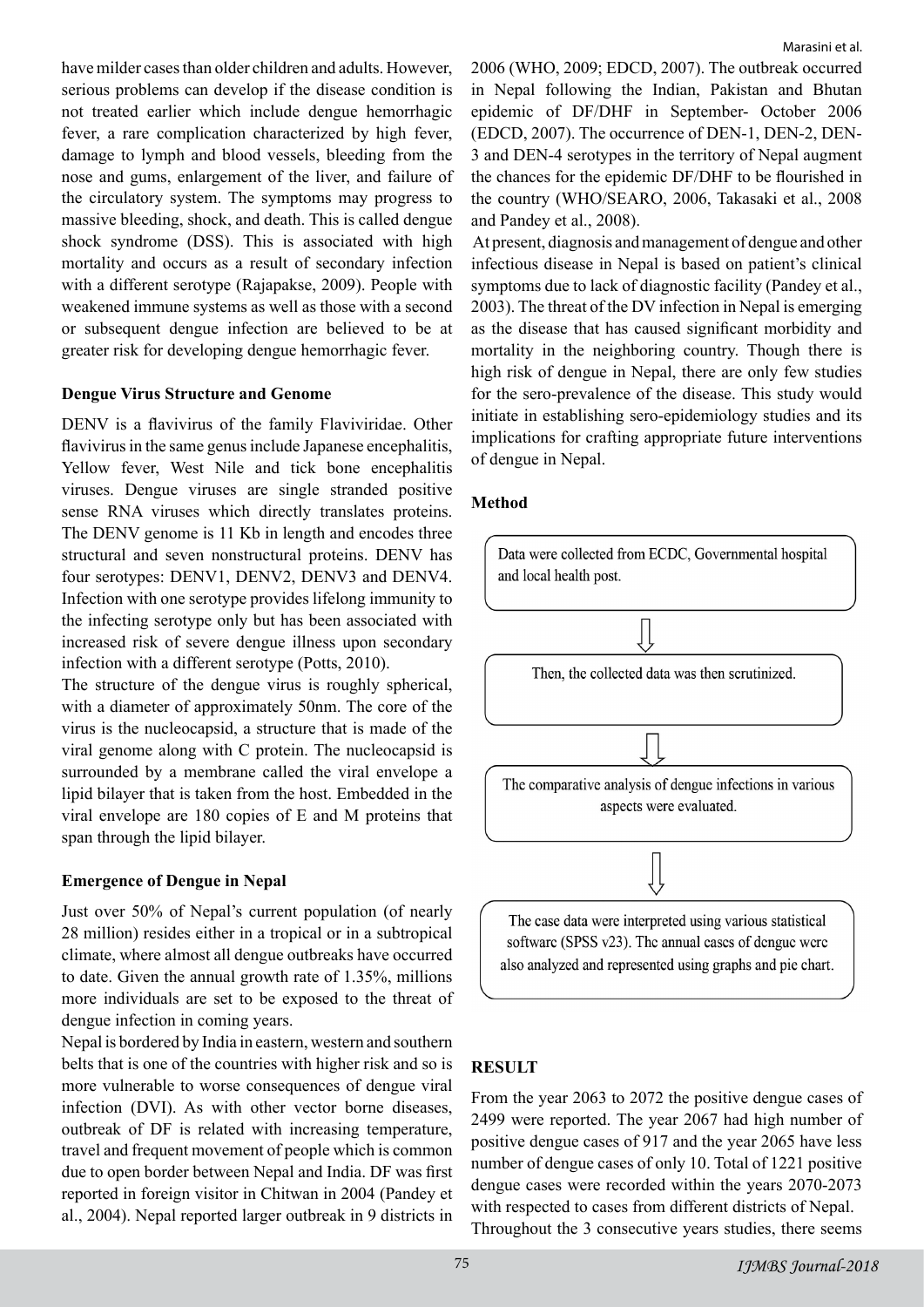a gradual decline in number of dengue cases. Chitwan district has consistently reported maximum number of dengue cases among the districts with positive cases of dengue. However, only 15 districts reported the cases of dengue in the fiscal year 2070/2071 while, in the fiscal year 2071/2072 only 13 districts reported the positive dengue cases. Contrastingly, in the fiscal year 2072/2073 in spite of the fact that number of cases were lower than the previous years, 27 districts had reported the incidence of positive dengue cases.



**Figure: 1.** Number of Districts with Positive Dengue cases in different fiscal years.

During the three-year period (2070-2073), dengue was reported in 31 of 75 districts (41%). The cases were reported from the southern Terai low plain area, bordering with India and in central Nepal. The highest average incidence of about 186 was reported in Chitwan district followed by Parsa (75), Jhapa (71) and Nawalparasi (19). The lowest incidence was reported in Dadeldhura, Kavre and in Makawanpur.



**Figure**: 2. Annual Distribution of positive Dengue cases in Different district of Nepal within the year 2070/071 to 2072/073.

The significance study within 10 years (from 2063 to 2072) of positive dengue cases, when analyzed by one sample t- test, which is found to be significant ( $P =$ 0.041; two tailed), which revels that there is significance difference in year wise positive dengue cases either in increasing order or in decreasing order.

# **DISCUSSIONS**

The positive cases record as provided by the Department of Health Services, Nepal, in the last 10 years a total of 31 different districts reported the confirmed dengue cases. This study also demonstrate that Dengue incidences is not distributed homogenously in Nepal. The number of reported dengue cases has decreased significantly since 2010 with an 83 percent decrease in the last three years from 785 to 302 to 134 in the current year. The majority of cases have been reported from Chitwan and Parsa with more than 50 percent of 2072/73 cases from Chitwan.

Moreover, this kind of study and analysis of secondary data have not been in Nepal frequently. Therefore, this kind of study and analysis could be an excellent example to the future. Research result and approaches adopted here could be valuable to the public health authority to design and execute an intervention program on dengue control. However, there are some limitations with this study. Possibility of understanding due to those who did not come to health facilities for treatment and ill cooperation of private health institution in government reporting system is the first limitation of this study. Mapping and analysis on coarsely aggregated data, month and district, may have missed daily or weekly local dengue cluster is the second limitation of this study. If we had daily or weekly dengue cases at lower spatial unit (e.g. settlement, VDC, municipality), we could detect outbreak dynamics and movement of hotspots. Thirdly, this study only analyzed distribution and did not analyze possible environmental risk factors associated with clustering and therefore we could not pinpoint such risk factors.

## **CONCLUSIONS**

Epidemics, infectious disease are generally caused by a change in the ecology of the host population. It spreads rapidly and extensively by infection and affecting many individuals in an area or a population at the same time. The distribution of dengue cases was found clustered in Chitwan and in Jhapa districts. The results of this study are not only to provide an initial risk assessment but also lay foundation to pursue further investigation into the environmental risk factors. The method adopted here can be used for other diseases. The results of this study may assist health authorities to develop better preventive strategies and increase public interventions effectiveness.

# **REFERENCES**

1. Acharya, B. K., Cao, C., Lakes, T., Chen, W., & Naeem, S. (2016). Spatiotemporal analysis of dengue fever in Nepal from 2010 to 2014. *BMC Public Health*, *16*(1), 849. https:// doi.org/10.1186/s12889-016-3432-z